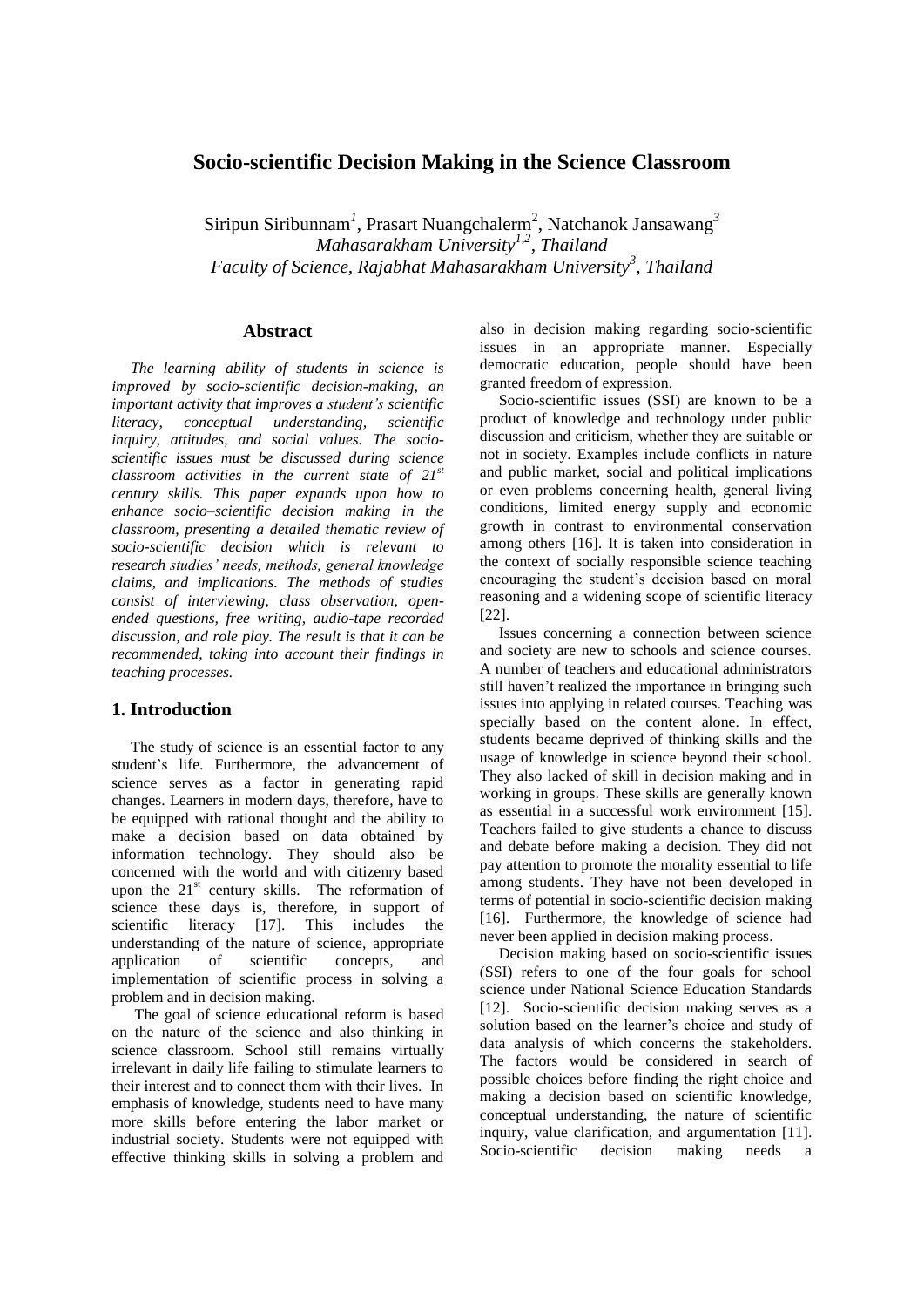standardization and acceptance based on justice and human rights. Those with potential in considering socio-scientific decisions are in need of considering possible impacts on morality as well[13]. Moral and ethical dimensions are to be a stand point in discussing socio-scientific issues [22].

 The aim of this study is to investigate socioscientific decision making, reported in the literature about socio-scientific decision making concepts. In this context, the following questions were asked:

1. What are the decision making frameworks?

2. What are the methods of analysis?

3. What are the data collection techniques?

4. What kinds of implications have been

suggested in the studies?

### **2. Literature Review**

As a result of investigating databases such as ERIC, Springer, EBSCOHOST and ThaiLIS, related to socio-scientific decision making. As a result of the first classification, these studies were found to concentrate on the subjects of teaching socioscientific issues (SSI), students' reasoning processes in making decisions about SSI, and decision making framework for SSI. Therefore, this paper emphasizes the enhancement of decision making through SSI and related concepts' in the last three decades.

After reviewing related researches, the author found that there was an emphasis on the development of socio-scientific decision making using issue-based approaches, which can be shown below.

Lee [9] cited in his study that there is a great diversity of socio-scientific issues, more work still needs to be done at the classroom level to identify evidence-based pedagogic practices which can enhance a students' decision-making ability. An issue-based approach could be used to guide students towards informed decision-making, by promoting their conceptual understanding, understanding of scientific inquiry, attitudes, values, and their ability to engage in rational arguments. Lee and Grace [10] stated that a decision making framework adapted from the literature was designed to help students tackle the issue from multiple perspectives with due consideration given to relevant scientific knowledge, rational argumentation, and the values underlying the possible options.

Grace [5] suggests that biodiversity conservation is an important socio-scientific issue that is often regarded as a precondition to sustainable development. The foundation for citizens' understanding of conservation issues can be laid down in formal school education. It can focus on decision-making discussions about biological conservation issues among 15–16-year-old students. Findings indicate the positive value of students taking part in these short decision-making

discussions guided by a structured framework and as part of their normal science classroom activities. Students increase their quality of personal reasoning, and modify their solutions to the issues. These issues provide students with a context that encourages active reflection and examination of relevant connections among science, their own lives and the quality of life in their community [23]. Most students relied upon multiple perspectives when making their decisions. It was found that when students used multiple viewpoints, the perspectives were unequally valued, generally relying more on ethical perspectives [6].

Walpuski et al [20] found that decision-making and argumentation are competences concerning decision-making and are highly dependent on how frequently students are given the chance to debate in science classes. The enhancing decision making of students could be implemented in conventional classroom by assigning the decision making framework to the students. This could develop informed decision making based on brain-storming and provide multiple perspectives with peer group by promoting their conceptual understanding, realization of scientific inquiry, attitudes and values, and their ability to engage in rational argumentation**.**

At present, the management of knowledge derived from issues concerning science and society are considered important in the study of science, making learners realize that their learning is meaningful in relation to their lives. Socio-scientific issues are applied in generating an interest in argument-based learning among learners and a discussion based on scientific knowledge and data [14]; it serves as the best means in stimulating learners to develop skills in using a reason and making a decision in concern with socio-scientific decision making. A current reformation of the study of science tends to support the scientific advancement toward establishing morality and ethics in a scientific dimension, instead of teaching solely a science-based content, diversifying teaching based on learning techniques and scientific concepts, philosophy, history, society, values and ethics. The use of socio-scientific issues responds to these scientific needs [21]. The use of scientific knowledge before applying it to other situations in concern with social and moral context stimulates learners to find truth, opening their mind to the opinions of others and being able to negotiate carefully and systematically based on their rationale. Moreover, it promotes the quality of citizenry and social consciousness [23].

#### **3. Methodology**

 Within the framework of the research questions posed to examine the decision making frameworks and data collection methods, the following studies were based on an analysis using a matrix, which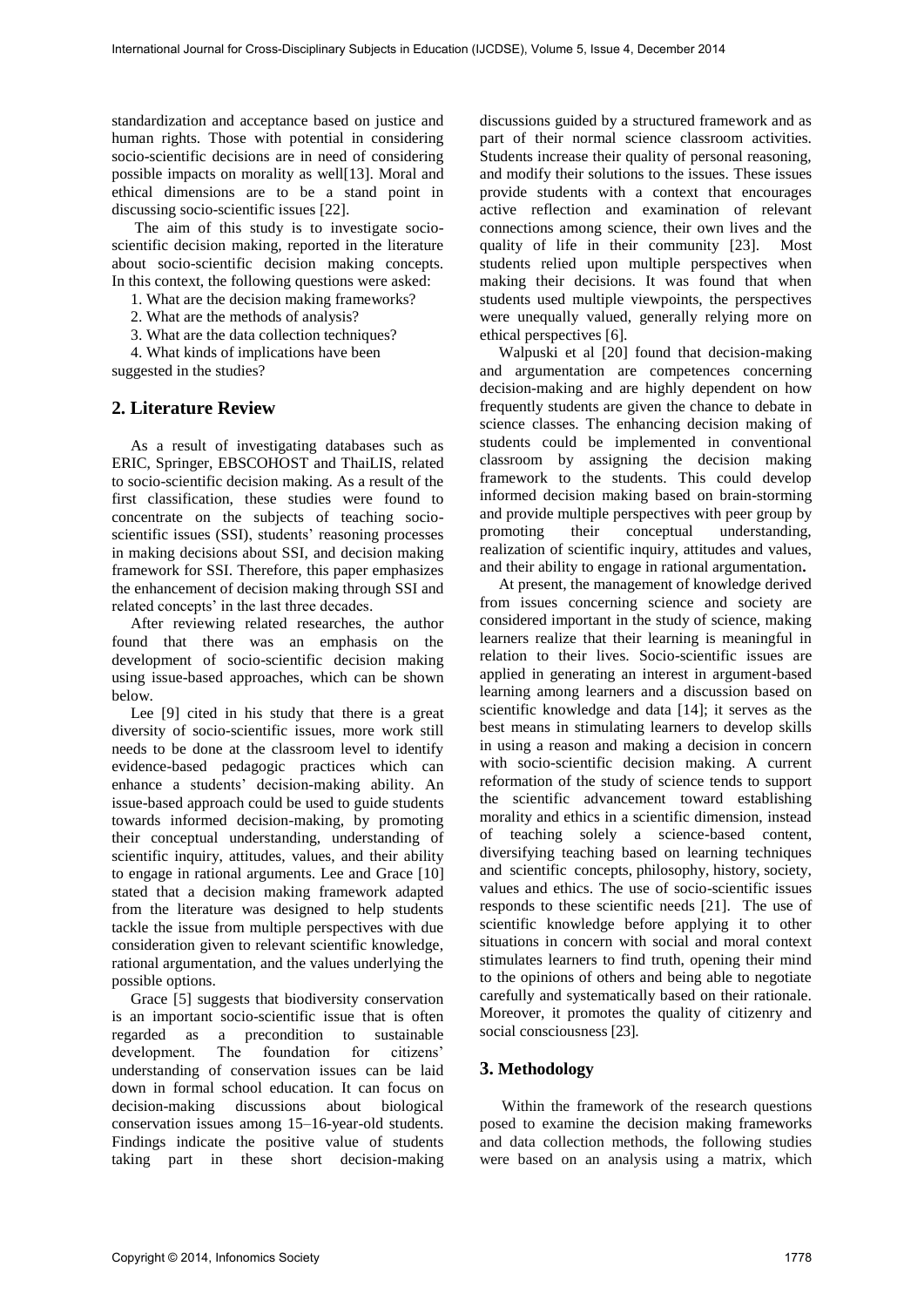consists of two basic elements, i.e. decision making frameworks, data collection methods. The research questions posed to examine the decision making frameworks and data collection methods, the studies were based on an analysis using a matrix, which consists of two basic elements, i.e. decision making frameworks, data collection methods. It can be shown in Table 1 and 2.

| Table 1: The examining the decision making |
|--------------------------------------------|
| frameworks                                 |

| <b>Research</b>             | <b>Decision making frameworks</b> |           |           |    |    |    |           |           |    |           |
|-----------------------------|-----------------------------------|-----------|-----------|----|----|----|-----------|-----------|----|-----------|
| <b>Studies</b>              | <b>DP</b>                         | <b>IS</b> | <b>CI</b> | GO | CO | FC | <b>MR</b> | <b>MD</b> | RA | <b>RD</b> |
| Kortland<br>(1996)          |                                   |           |           |    |    |    |           |           |    |           |
| Ratcliffe<br>(1997)         |                                   |           |           |    |    |    |           |           |    |           |
| Campbell<br>et al, (1997)   |                                   |           |           |    |    |    |           |           |    |           |
| Edelson et<br>al., (2006)   |                                   |           |           |    |    |    |           |           |    |           |
| Kaewmuang<br>moon<br>(2008) |                                   |           |           |    |    |    |           |           |    |           |
| Lee and<br>Grace<br>(2010)  |                                   |           |           |    |    |    |           |           |    |           |
| Yu, (2010)                  |                                   |           |           |    |    |    |           |           |    |           |
| Walpusski<br>et al., (2012) |                                   |           |           |    |    |    |           |           |    |           |
| Lee and<br>Grace<br>(2012)  |                                   |           |           |    |    |    |           |           |    |           |

 $DP = Defining$  the problem,  $IS = Identifying$  stakeholders, CI =Collecting information, GO =Generating options, CO =Considering pros and cons of options, FC=Formulating criteria for evaluating options, MR=Developing moral reasoning, MD=Making decisions, RA=Reflection among students, RD= Reflection in a different location

 Decision making framework serves as a guide for students so that they were able to consider the issue from multiple perspectives.

| <b>Research</b>             | Data collection techniques |   |   |   |   |   |   |    |  |
|-----------------------------|----------------------------|---|---|---|---|---|---|----|--|
| <b>Studies</b>              | T                          | C | O | М | F | A | R | T۱ |  |
| Kortland                    |                            |   |   |   |   |   |   |    |  |
| (1996)                      |                            |   |   |   |   |   |   |    |  |
| Ratcliffe<br>(1997)         |                            |   |   |   |   |   |   |    |  |
| Campbell<br>et al., (1997)  |                            |   |   |   |   |   |   |    |  |
| Edelson et<br>al., $(2006)$ |                            |   |   |   |   |   |   |    |  |
| Kaewmuang<br>moon<br>2008)  |                            |   |   |   |   |   |   |    |  |

Table 2. Data collection techniques

| Lee and<br>Grace            |  |  |  |  |
|-----------------------------|--|--|--|--|
| (2010)                      |  |  |  |  |
| Yu, $(2010)$                |  |  |  |  |
| Walpusski<br>et al., (2012) |  |  |  |  |
| Lee and<br>Grace(2012)      |  |  |  |  |

I=Interviews,  $C = Class$  observation,  $O = One$  question,  $M =$ Multiple choice, $F =$ Free writing, A=Audio-tape discussion,  $R =$ Role play, U = unclear

The triangulation of data in researches increases the reliability and validity[3]. Therefore mixed methods are usually preferred [7]. When Table 2 is examined, it can be seen that researchers collected data using interviews, class observation, open ended questions, multiple choice, free writing and role play. Among the studies, 9 were found to include multiple methods of data collection.

 The data collection techniques and methods of analysis used in the studies were conducted to determine how socio-scientific issue decision making is enhanced.

# **4. Findings**

 The study found that Kortland [8] conducted a study to explore a decision making of students aged 13-14 in the Netherlands, after teaching the students arguments about a decision making situation had improved as far as clarity of the criteria used for evaluating alternatives is concerned. Ratcliffe [15] conducted a study to explore a decision making on environment issues. The result found that the appropriate framework to follow during discussion among small groups of 15 year olds being able to begin to address. However, the written work was examined alongside the audio-taped discussion. Grace [4] and Lee [8] found that the positive value of students taking part in short decision-making discussions was guided by a structured framework as part of their normal science classroom activities. Campbell et al [2] published a student-centered curriculum with provide a model for decision making focused on defining the problem and emphasized identification of values and role play in decision making. Edelson et al [4] created the Stakeholder consequence Decision making (SCDM) for high school students. He found that decision making process was accessible and engaging to a broad range of students. Lee [9] found that data on the outcomes and student feedback were collected from the student worksheets, class observations and student interviews. A group of five students from each class was interviewed after the lesson. Lee and Grace [10] and found that initial and final decisions of the students reveals notable changes in their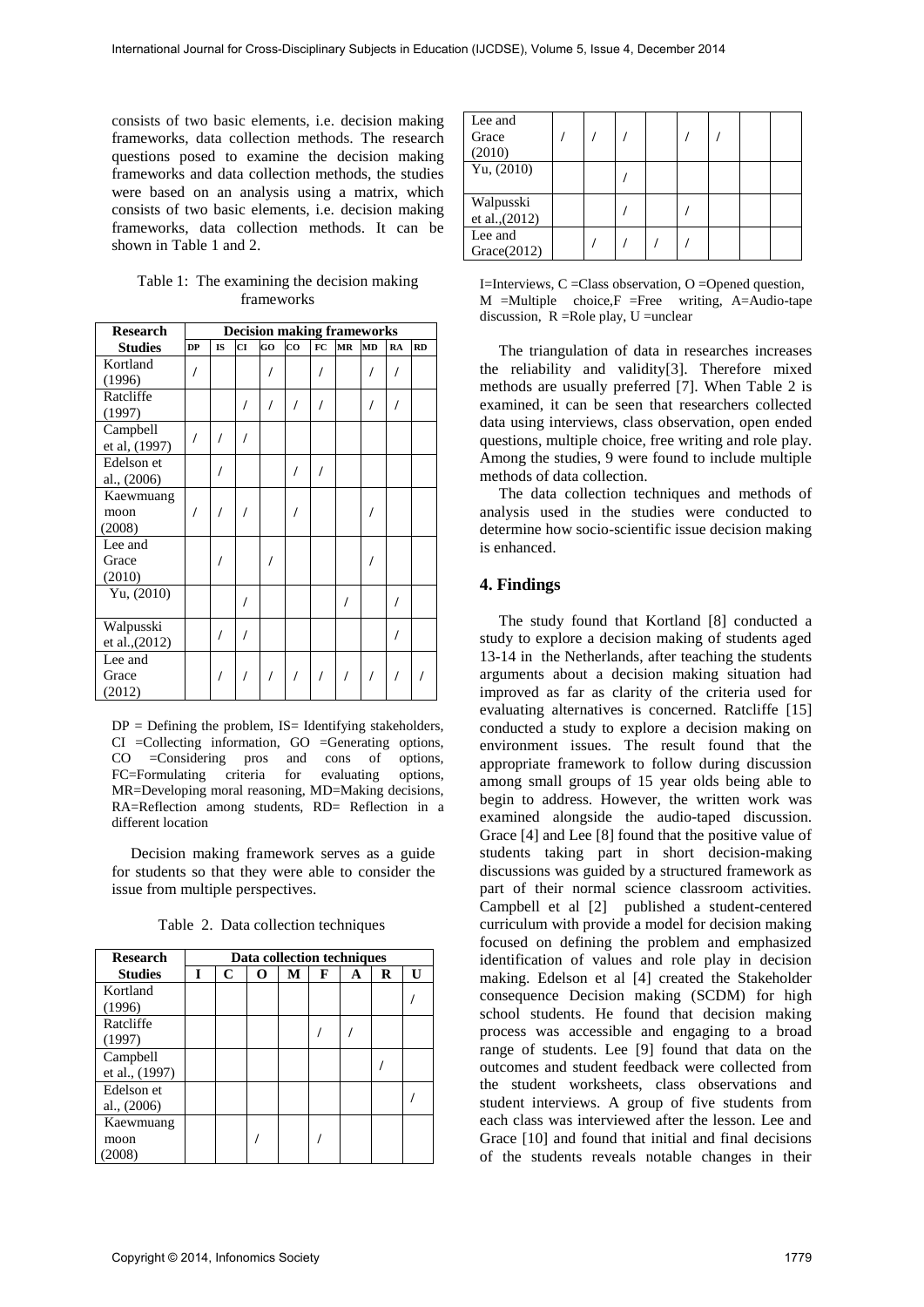reasoning after carrying out the activity. They made less appeal to anthropocentric values and showed a greater inclination toward a perspective of biocentrism**.** Kaewmuangmoon [19] said that the students could make socio-scientific decision making after the curriculum implementations were significantly different at 0.05 above the cut-off score of the socio-scientific decision ability test. Lee and Grace [11] found that in different contexts, students had shared different perspectives on reasoning, evidence of data collection, decision criteria along with some decision making behavior in solving similar socio-scientific issues. Yu [21] explained that socio-scientific issues could support the learning of science in relation to morality and ethics along with enhancing the student's obvious ability in ethical terms and other elements that influence their lives; such as an export of electronic waste to poor developing countries, etc. This points out that morality has an important role in a student's decision making.

 The most important results obtained by the researchers were given in concern with decision making in issues regarding sciences at national and international levels. It was found that one should develop an academic curriculum on a relative quantity emphasizing the development of potential in solving a problem and doing decision making. Sungseewo

[18] discovering that such an ability have been in solving a problem and decision making with points in finding solution and decision making higher than the crossover point. Kaewmuangmoon [19] discovered that students had decided to work on socio-scientific decision making in a higher level than the crossover point of the test of ability in decision making concerning socio-scientific issues. During a process of decision making of secondary high school students regarding nuclear physics, based on the management of scientific, technological and social ideas (STS) Anantasook [1] found that decision making done by individual students had a more consistent pattern because of their experience in group work. Students with different intelligence tended to have different processes of decision making based on a mutual decision in their group. It was indicated that the majority of the mentioned research are based on either qualitative or quantitative data. As a result, the obtained data were not sufficient for analysis and conclusion undermining reliability. Furthermore, the majority of research, in emphasis of developing curriculum, does not specify or in cases of a study of decision making, each step was independently classified. In an international level of research, there were those who had studied the issues and their related ones. Lee and Grace [9] pointed to an importance in the process of seasoning of students in concern with socio-scientific decision making under a wide variety

of biodiversity under the scope of a particular decision making by stimulating students through brain storming to generate different perspectives. In this process, the teacher has a role in supporting and guiding the student through appropriate solutions, discussing pros and cons, framing criteria in selecting a choice and reflecting a result of their decision. Besides, they would have to develop a scientific concept in tackling relevant issues so that the student could realize it and make use of it as a knowledge base for decision making. It was discovered that the participant students were able to use scientific knowledge more effectively than they used to before joining the experiment. Anthropocentric values are based on the benefits of human beings alone and values of biocentrism feature a mutual win-win between humans and other organisms. Students became more confident in a process of decision making. Besides that, Lee and Grace [10] found that in different contexts, students had shared different perspectives on reasoning, evidence of data collection, decision criteria along with some decision making behavior in solving similar socio-scientific issues. It was discovered that in different contexts, the framing of decision making would be different generating perspectives in reasoning and reflecting different metacognitions. Qualitative discussion would be based on the student's chances in group work. Meanwhile, Yu [21] explains that socio-scientific issues could support the learning of science in relation to morality and ethics along with enhancing the student's obvious ability in ethical terms and other elements that influence their lives; such as an export of electronic trash to poor developing countries, etc. This points out that that morality has an important role in the student's decision making. The study of science in the future should, therefore, emphasize on socio-scientific issues.

# **5. Conclusions**

 The results are summarized and presented as follows:

 1. Decision making frameworks serve as a guide for students so that they were able to consider the issue from multiple perspectives.

 2. Decision making on SSI is important in developing scientific conceptions and clarifying the misconceptions.

 3. Conservation issues are a prerequisite to making informed decisions about wider issues of sustainable development.

 4. Decision making on SSI consists of conceptual understanding, nature of scientific inquiry, value clarification, and argumentation.

 5. Debating serves as a teaching approach to enhance understanding of socio-scientific issues and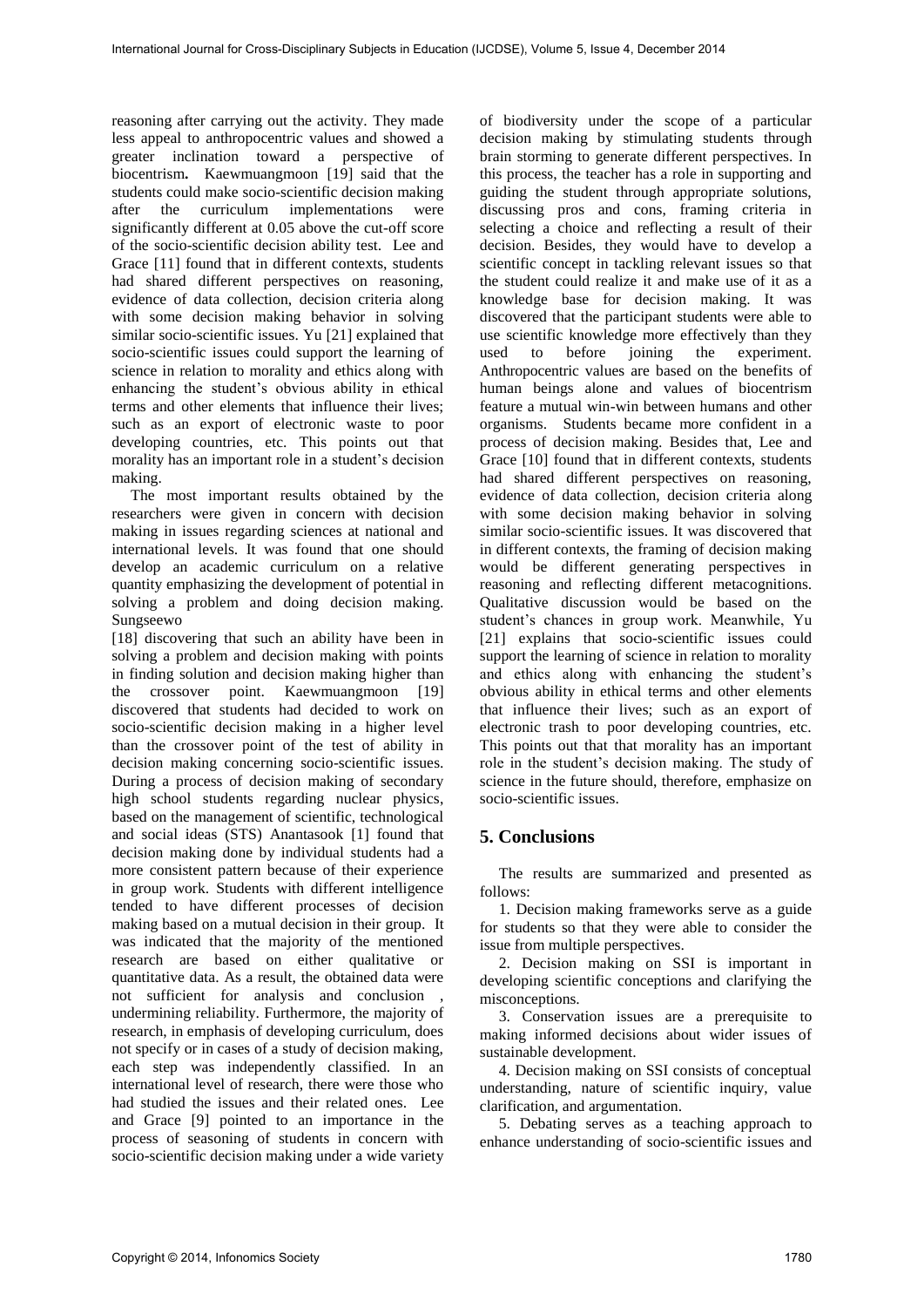to encourage critical thinking leading to better decision-making.

 6. Issue-based approaches could be used to guide students towards informed decision-making. It promotes the students' conceptual understanding, understanding of scientific inquiry, attitudes and values, and their ability to engage in rational argumentation.

 The need and relevance of emphasizing decision making in science teaching have also been argued by several educators through the last few three decade. Based on the mentioned principles and theories, it was found that lower secondary school students became an important target in developing the ability in socio-scientific decision making. Students learning science this way would not just memorize information, but they would use scientific thinking to make everyday decisions. However, there is no current form of teaching to develop socio-scientific decision making, a future research should be developed to support the style for lower secondary school students in correlation with a reform in the study of science in the future.

## **6. Acknowledgement**

We would like to give thanks for the financial support from the Institute for the Promotion of Teaching Science and Technology (IPST) and Faculty of Education Mahasarakham University.

### **7. References**

[1] Anantasook, A. *Students' Decision Making Process in Physics Learning about Nuclear Physics Through Science Technology and Society (STS).* Master of Education Thesis in Science Education, Khon Kaen : Khon Kaen University, 2011.

[2] Campbell, V., Lofstrom, J. and Jerome, B. *Decision Based on Science*. Virginia: National Science Teachers Association, 1997.

[3] Cohen, L., Manion, L. and Morrison, K. *Research Methods in Education*, 6th ed. New York: Routledge, 2007.

[4] Edelson, C. D., and others. "Learning to Make Systematic Decision," *The Science Teacher*. April/May 2006, pp. 40-45.

[5] Grace, M. "Developing high quality decisionmaking discussions about biological conservation in a normal classroom setting," *International Journal of Science Education*, 2009, vol.31, no.4, pp. 551-570.

[6] Halverson, K. L. and Siegel, M. A. and Freyermuth S. K. "Lenses for Framing Decisions: Undergraduates' decision making about stem cell research," *International Journal of Science Education*. 2009, vol.31, no.9, pp. 1249–1268.

[7] Harrison, A.G. & Treagust, D.F. "Learning about atoms, molecules, and chemical bonds: A case study of multiple-model use in grade 11 chemistry," *Science Education*, 2000, vol.84, pp. 352-381.

[8] Kortland, K. "An STS case study about students' decision making on the waste issue," *Science Education*, 1996, vol 80, pp. 673-689.

[9] Lee, Y. C. "Developing decision-making skills for socio-scientific issues," Journal of Biological Journal of Biological *Education*, 2007, vol.41, no.4, pp. 170-177.

[10] Lee, Y. C., and Grace, M. "Students' reasoning processes in making decision about an authentic, local socio-scientific issue: bat conservation," *Education Research*, 2010, vol.44, no.4, pp. 156-165.

[11] Lee, Y. C., and Grace, M. Socio scientific Issue: A Cross-Context Comparison, Students' Reasoning and Decision Making About a Sttp://www. wileyonlinelibrary.com,2012 (Access date : 9 August 2012)

[12] Nation Research Council. *National science education standards*. Washington, DC: National Academy Press, 1996.

[13] Pedretti, E. "Decision Making Social and STS Education: Exploring Scientific Knowledge Responsibility in Schools and Science Centres Through an Issues- Based Approach," *School Science and Mathematics*, 1999, vol. 94, no.4, pp.174-181.

[14] Nuangchalerm, P. "Engaging students to Perceive Nature of Science through socio scientific issues-based Instruction," *European Journal of Social Science.* vol.13, no.1, pp.34-37, 2010.

[15] Ratcliffe, M. "Student decision-making about socio-scientific issues within the science curriculum," *International Journal of Science Education*, 1997, vol.19, no.2, pp.167-182.

[16] Sadler, T. D., and Zeidler, D. L. "Patterns of informal reasoning in the context of socio scientific decision making," *Journal of Research in Science Teaching*, 2005, vol.42, no.1, pp.112-138.

[17] Sadler,T. D., and Zeidler, D. L. "Student conceptualizations of the nature of science in response to a socioscientific issue," *International Journal of Science Education*, 2004, vol.26, no.4 ,pp. 387-409. [18] Singseewo, A. *Developing of School Based Curriculum on Stoichiometry with Emphasis on Development of Problem Solving and Decision Making Ability*. Dissertation, Ed.D. (Science Education). Bangkok: Srinakharinwirot University, 2006.

[19] Kaewmuangmoon, S. *A Development of the Upper Secondary Science Curriculum on Genetics to Enhance Socio-Scientific Decision Making Ability*. Dissertation, Ed.D. (Science Education). Bangkok: Srinakharinwirot University, 2008.